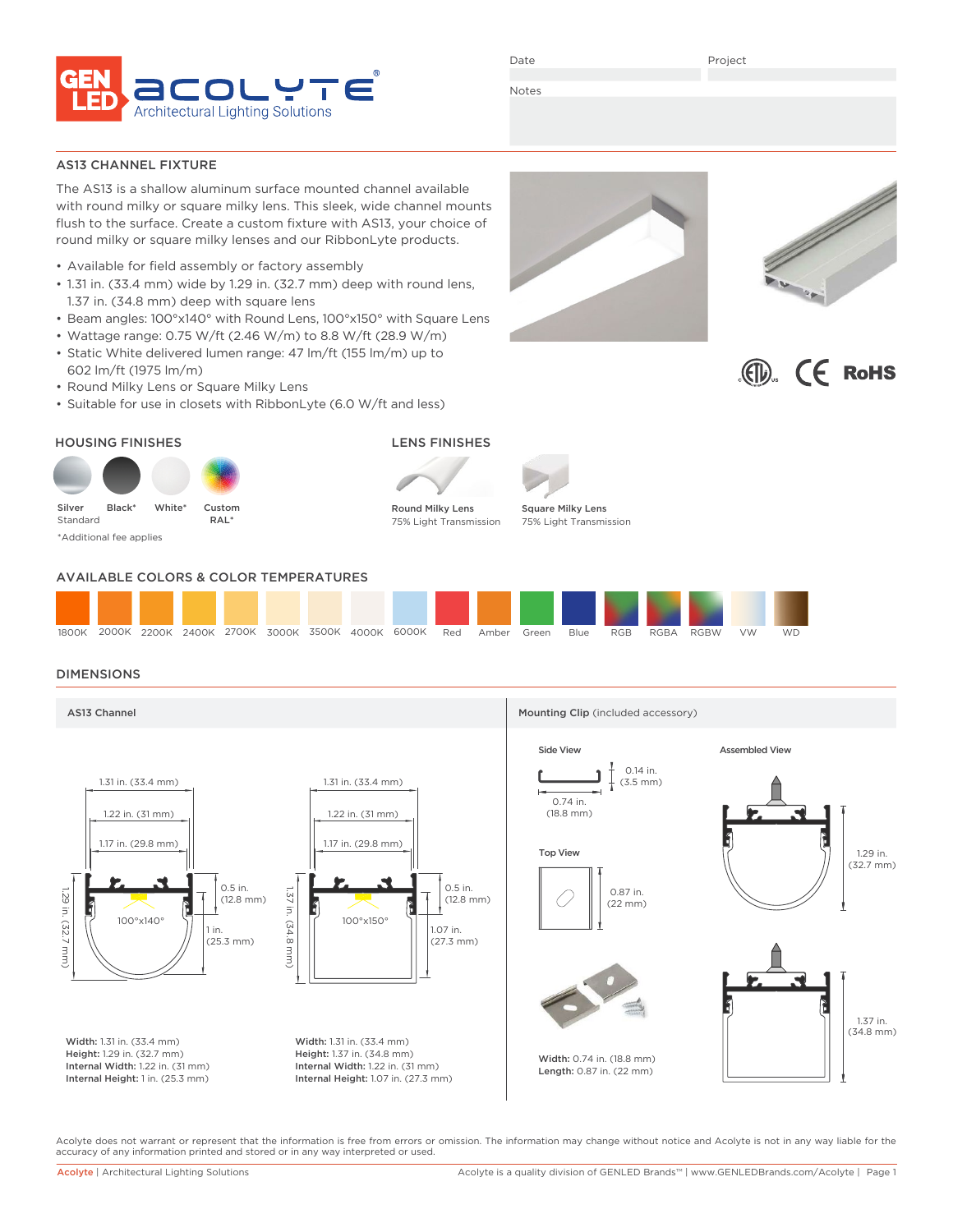

# SPECIFICATIONS

| Beam Angle                   | 100°x140° with Round Milky Lens, 100°x150° with Square Milky Lens                                                                                                                                                                                                                                                                                                                                                                                                                                               |
|------------------------------|-----------------------------------------------------------------------------------------------------------------------------------------------------------------------------------------------------------------------------------------------------------------------------------------------------------------------------------------------------------------------------------------------------------------------------------------------------------------------------------------------------------------|
| Lens Type                    | Round Milky Lens, Square Milky Lens                                                                                                                                                                                                                                                                                                                                                                                                                                                                             |
| Length                       | Channel is sold by the foot and cut to your exact desired length. Required amount of mounting clips included.                                                                                                                                                                                                                                                                                                                                                                                                   |
| <b>Operating Voltage</b>     | 24 <sub>V</sub>                                                                                                                                                                                                                                                                                                                                                                                                                                                                                                 |
| Dimming                      | MLV / 0-10 Volt / Lutron Hi-Lume 1% dimming LED drivers / Lutron VIVE code compliance available / ELV / DALI / DMX                                                                                                                                                                                                                                                                                                                                                                                              |
| <b>Operating Temperature</b> | -40° F to 158° F (-40° C to 70° C)                                                                                                                                                                                                                                                                                                                                                                                                                                                                              |
| Colors                       | 1800K, 2000K, 2200K, 2400K, 2700K, 3000K, 3500K, 4000K, 6000K, Red, Amber, Green, Blue, RGB, RGBA, RGBW, VW,<br>RGB & RGBW Addressable, Warm Dim (1800K, 2000K, 2200K only available in IP20)                                                                                                                                                                                                                                                                                                                   |
| CRI                          | 90+ CRI (Static white only)                                                                                                                                                                                                                                                                                                                                                                                                                                                                                     |
| Lamp Life                    | L70 at 50,000 Hours                                                                                                                                                                                                                                                                                                                                                                                                                                                                                             |
| MacAdam Ellipses (SDCM)      | 2-Step Binning (For Static White LEDs only)                                                                                                                                                                                                                                                                                                                                                                                                                                                                     |
| <b>Certifications</b>        | ETL Listed: UL 2108 Issued: 2004/02/27 Ed: 1 Rev: 2014/02/24 Low Voltage Lighting Systems<br>CSA C22.2#9.0 Issued: 1996/06/01 Ed: 1 (R2011) General Requirements for Luminaries;<br>with Gen. Inst. 1: 1997, Gen Inst. 2: 1998. ROHS compliant UL 2108 - Low Voltage Lighting Systems<br>UL 8750 - Light Emitting Diode (LED) Equipment for Use in Lighting Products UL 1598 / CSA 250.0-08 - Luminaires<br>Suitable for use in closets, compliant with NFPA® 70, NEC® Section 410.16 (A)(3) and 410.16 (C)(5). |

# ACCESSORIES (SEE PART NUMBERS AT STEP 4 ON PAGE 3)



Magnetic Mount (Part #: CHMAG0.5)



- High-energy neodymium magnets come attached to mounting clips with countersink hex nuts Create easy-mount magnetic channels with minimal surface gaps; no tools or drilling necessary - Magnets rated for 8 lbs. of pull force with static load

### Applications:

- Industrial lighting retrofits for troffers and other metal fixtures
- 
- Metal retail shelf lighting Temporary light fixture installations

Acolyte does not warrant or represent that the information is free from errors or omission. The information may change without notice and Acolyte is not in any way liable for the accuracy of any information printed and stored or in any way interpreted or used.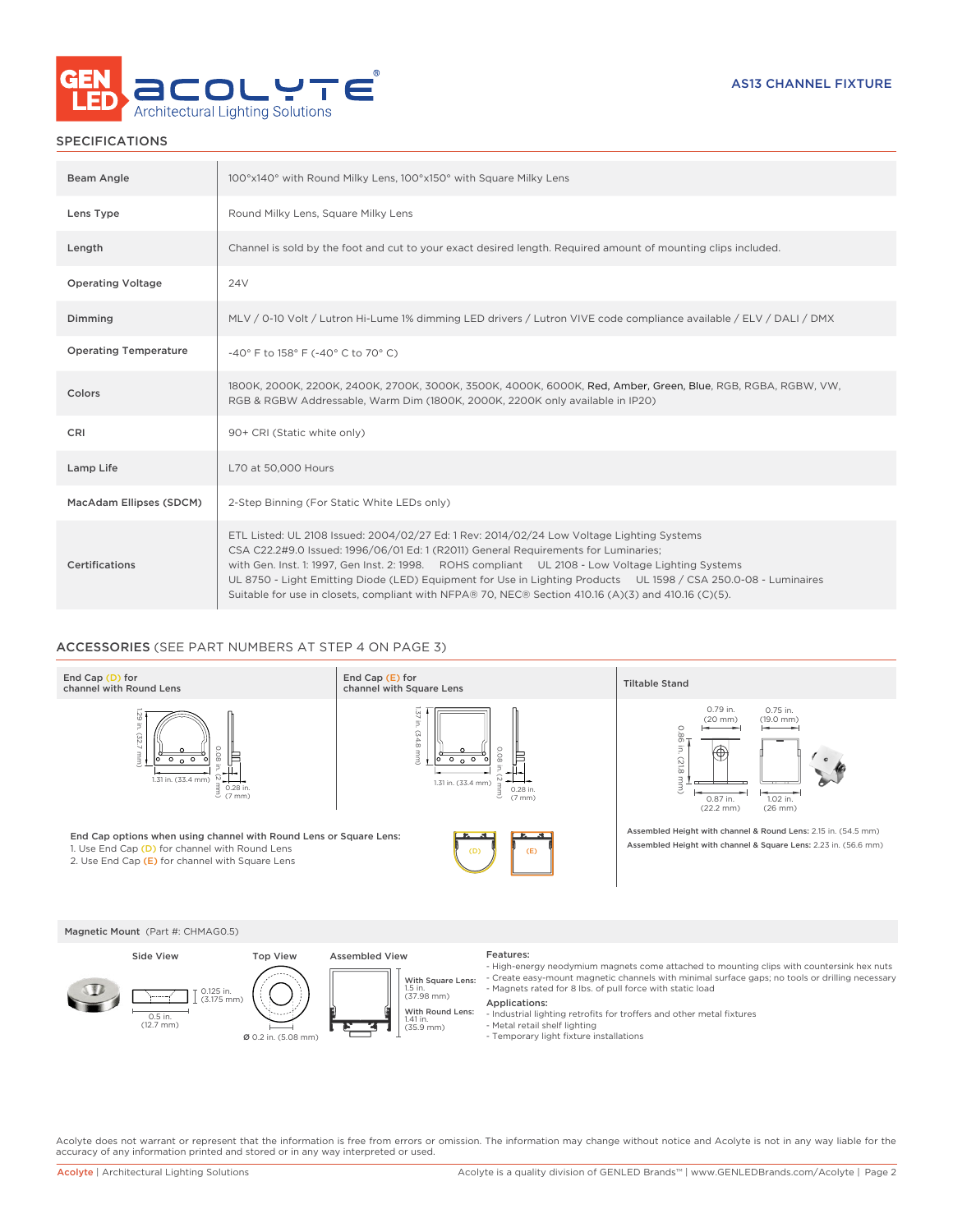

# ORDERING GUIDE

| --------------                                         |                           |                                                                        |                                    |                                                                      |                                                            |                          |                                                |                    |                                                              |  |
|--------------------------------------------------------|---------------------------|------------------------------------------------------------------------|------------------------------------|----------------------------------------------------------------------|------------------------------------------------------------|--------------------------|------------------------------------------------|--------------------|--------------------------------------------------------------|--|
| <b>STEP</b>                                            |                           | <b>Complete Channel Part Number</b>                                    |                                    |                                                                      |                                                            |                          |                                                |                    |                                                              |  |
| <b>CHANNEL</b>                                         |                           | LENS                                                                   |                                    | <b>HOUSING COLOR</b>                                                 |                                                            |                          | <b>END CAPS</b>                                |                    |                                                              |  |
| CHAS13                                                 |                           |                                                                        |                                    |                                                                      |                                                            |                          |                                                |                    |                                                              |  |
| CHAS13 - AS13 Channel                                  |                           | RM - Round Milky Lens                                                  |                                    | <b>SV</b> - Silver (standard)                                        |                                                            |                          | D - End Cap for channel with Round Milky Lens  |                    |                                                              |  |
|                                                        |                           | <b>SM</b> - Square Milky Lens                                          |                                    | <b>BK</b> - Black                                                    |                                                            |                          | E - End Cap for channel with Square Milky Lens |                    |                                                              |  |
|                                                        |                           |                                                                        |                                    | WH - White                                                           |                                                            |                          |                                                |                    |                                                              |  |
|                                                        |                           |                                                                        |                                    | Consult factory for custom colors                                    |                                                            |                          |                                                |                    |                                                              |  |
| <b>STEP</b>                                            |                           | <b>Complete RibbonLyte Part Number</b>                                 |                                    |                                                                      |                                                            |                          |                                                |                    |                                                              |  |
|                                                        |                           |                                                                        |                                    |                                                                      |                                                            |                          |                                                |                    |                                                              |  |
| CATEGORY                                               | CRI                       |                                                                        | <b>RIBBON TYPE &amp; IP RATING</b> |                                                                      |                                                            |                          |                                                |                    |                                                              |  |
| <b>RB</b>                                              |                           |                                                                        |                                    |                                                                      |                                                            |                          |                                                |                    |                                                              |  |
| RB - RibbonLyte                                        |                           | <b>0</b> - Static Color, Color Changing                                |                                    | SWS220 - Static White Series 2 IP20                                  |                                                            |                          | RGBWADD - Addressable RGBW IP67                |                    | RGBWA20 - RGBW/A IP20                                        |  |
|                                                        | 90 - 90+ CRI Static White |                                                                        |                                    | <b>SWS265</b> - Static White Series 2 IP65                           |                                                            |                          | VWS220 - VW Series 2 IP20                      |                    | RGBWA65 - RGBW/A IP65                                        |  |
|                                                        |                           |                                                                        |                                    | SWS268 - Static White Series 2 IP68                                  |                                                            |                          | VWS265 - VW Series 2 IP65                      |                    | RGBWA68 - RGBW/A IP68                                        |  |
|                                                        |                           |                                                                        |                                    | SCS220 - Static Color Series 2 IP20                                  |                                                            |                          | VWS268 - VW Series 2 IP68                      |                    | WD20 - Warm Dim IP20                                         |  |
|                                                        |                           |                                                                        |                                    | SCS265 - Static Color Series 2 IP65                                  |                                                            | <b>RGB20 - RGB IP20</b>  |                                                |                    | WD65 - Warm Dim IP65                                         |  |
| IP67, and IP68 RibbonLyte can NOT be cut in the field. |                           | NOTE: To ensure waterproofing standards are met, IP65,                 |                                    | SCS268 - Static Color Series 2 IP68<br>RGBADD - Addressable RGB IP67 | <b>RGB65 - RGB IP65</b>                                    |                          |                                                |                    | WD68 - Warm Dim IP68                                         |  |
| <b>WATTAGE</b>                                         |                           |                                                                        |                                    |                                                                      | COLOR                                                      | <b>RGB68 - RGB IP68</b>  |                                                |                    |                                                              |  |
|                                                        |                           |                                                                        |                                    |                                                                      |                                                            |                          |                                                |                    |                                                              |  |
|                                                        |                           | 0.75 - 0.75 W/ft (2.46 W/m - Static White, Static Color)               |                                    |                                                                      | 18 - 1800K                                                 |                          | <b>VW</b> - Variable White                     |                    |                                                              |  |
| 1.0 - 1.0 W/ft $(3.3 W/m - Variable White)$            |                           |                                                                        |                                    |                                                                      | $20 - 2000K$                                               |                          | RGB - Red, Green, Blue                         |                    |                                                              |  |
| 1.5 - 1.5 W/ft (4.9 W/m - Static White, Static Color)  |                           |                                                                        |                                    |                                                                      | 22 - 2200K                                                 |                          | RGB30 - Red, Green, Blue + 3000K               |                    |                                                              |  |
|                                                        |                           | 2.2 - 2.2 W/ft (7.2 W/m - Static White, Static Color, RGB)             |                                    |                                                                      | 24 - 2400K<br>RGB40 - Red, Green, Blue + 4000K (5.5W only) |                          |                                                |                    |                                                              |  |
|                                                        |                           | 3.0 - 3.0 W/ft (9.8 W/m - Static White, Static Color, Variable White)  |                                    |                                                                      | 27 - 2700K                                                 |                          | RGB60 - Red, Green, Blue + 6000K               |                    |                                                              |  |
| 3.7 - 3.7 W/ft (12.1 W/m - Addressable RGB)            |                           |                                                                        |                                    |                                                                      | 30 - 3000K                                                 |                          | RGBA - Red, Green, Blue + Amber                |                    |                                                              |  |
|                                                        |                           | 4.4 - 4.4 W/ft (14.4 W/m - Static White, Static Color, RGB, RGBW/RGBA) |                                    |                                                                      | 35 - 3500K                                                 |                          | RGBW30 - RGB + 3000K Addressable               |                    |                                                              |  |
| 5.0 - 5.0 W/ft (16.4 W/m - Static White, Static Color) |                           |                                                                        |                                    |                                                                      | 40 - 4000K                                                 |                          | RGBW60 - RGB + 6000K Addressable               |                    |                                                              |  |
| 5.2 - 5.2 W/ft (17.1 W/m - Warm Dim)                   |                           |                                                                        |                                    |                                                                      | 60 - 6000K                                                 |                          | 2920 - Warm Dim 2900K - 2000K (IP20)           |                    |                                                              |  |
| 5.4 - 5.4 W/ft (17.7 W/m - Addressable RGBW)           |                           |                                                                        |                                    |                                                                      | $R - Red$                                                  |                          | 2721 - Warm Dim 2700K - 2100K (IP65+IP68)      |                    |                                                              |  |
| 5.5 - 5.5 W/ft (18.0 W/m - RGBW/RGBA)                  |                           |                                                                        |                                    |                                                                      | A - Amber                                                  |                          | Z - Undecided**                                |                    |                                                              |  |
|                                                        |                           | 6.0 - 6.0 W/ft (19.7 W/m - Static White, Static Color, Variable White) |                                    |                                                                      | G - Green                                                  |                          |                                                |                    | ** For quotes only. Must be chosen before final order.       |  |
| 8.8 - 8.8 W/ft (28.9 W/m - RGB, RGBW/RGBA)             |                           |                                                                        |                                    |                                                                      | <b>B</b> - Blue                                            |                          |                                                |                    |                                                              |  |
| <b>CONNECTION OPTIONS</b> (See diagrams on the right)  |                           |                                                                        |                                    | Custom Length (ft.)                                                  |                                                            | $1.$ (Default)           |                                                |                    |                                                              |  |
|                                                        |                           |                                                                        |                                    |                                                                      |                                                            |                          |                                                |                    |                                                              |  |
| 1 - End Feed Bare Wire Connection                      |                           | 4 - End Feed with IP67 Male Coupler                                    |                                    |                                                                      |                                                            |                          |                                                |                    |                                                              |  |
| 2 - Back Feed Bare Wire Connection                     |                           | 5 - Soldered Daisy Chain                                               |                                    |                                                                      |                                                            | Wire Length for 1, 2, 3: | Standard 12 in. / Custom up to 20 feet         |                    | Wire Length for 4:<br>Standard 12 in. / Custom up to 20 feet |  |
| 3 - Side Feed Bare Wire Connection                     |                           | 6 - Daisy Chain With IP67 Couplers                                     |                                    |                                                                      |                                                            | 5.                       |                                                | 6.                 |                                                              |  |
|                                                        |                           |                                                                        |                                    |                                                                      |                                                            |                          |                                                |                    | <u>igin digi</u>                                             |  |
|                                                        |                           | <b>Complete Assembly Option &amp; Length</b>                           |                                    |                                                                      |                                                            | Wire Length for 5:       |                                                | Wire Length for 6: |                                                              |  |
| <b>ASSEMBLY OPTION</b>                                 |                           | LENGTH (Standard factory assembled length up to 78 in. / 2 m)          |                                    |                                                                      |                                                            |                          | Standard 3 in. / Custom up to 3 feet           |                    | Standard 3 in. / Custom up to 18 in.                         |  |
|                                                        |                           |                                                                        |                                    |                                                                      |                                                            |                          |                                                |                    |                                                              |  |
| FI - Field Assembly                                    |                           |                                                                        |                                    |                                                                      |                                                            |                          |                                                |                    |                                                              |  |
| FA - Factory Assembly                                  |                           |                                                                        |                                    |                                                                      |                                                            |                          |                                                |                    |                                                              |  |
| <b>STEP</b>                                            | <b>Add Accessories</b>    |                                                                        |                                    |                                                                      |                                                            |                          |                                                |                    |                                                              |  |

ACCESSORIES

TILTSTANDST - Tiltable Stand CHMAG0.5 - Magnetic Mount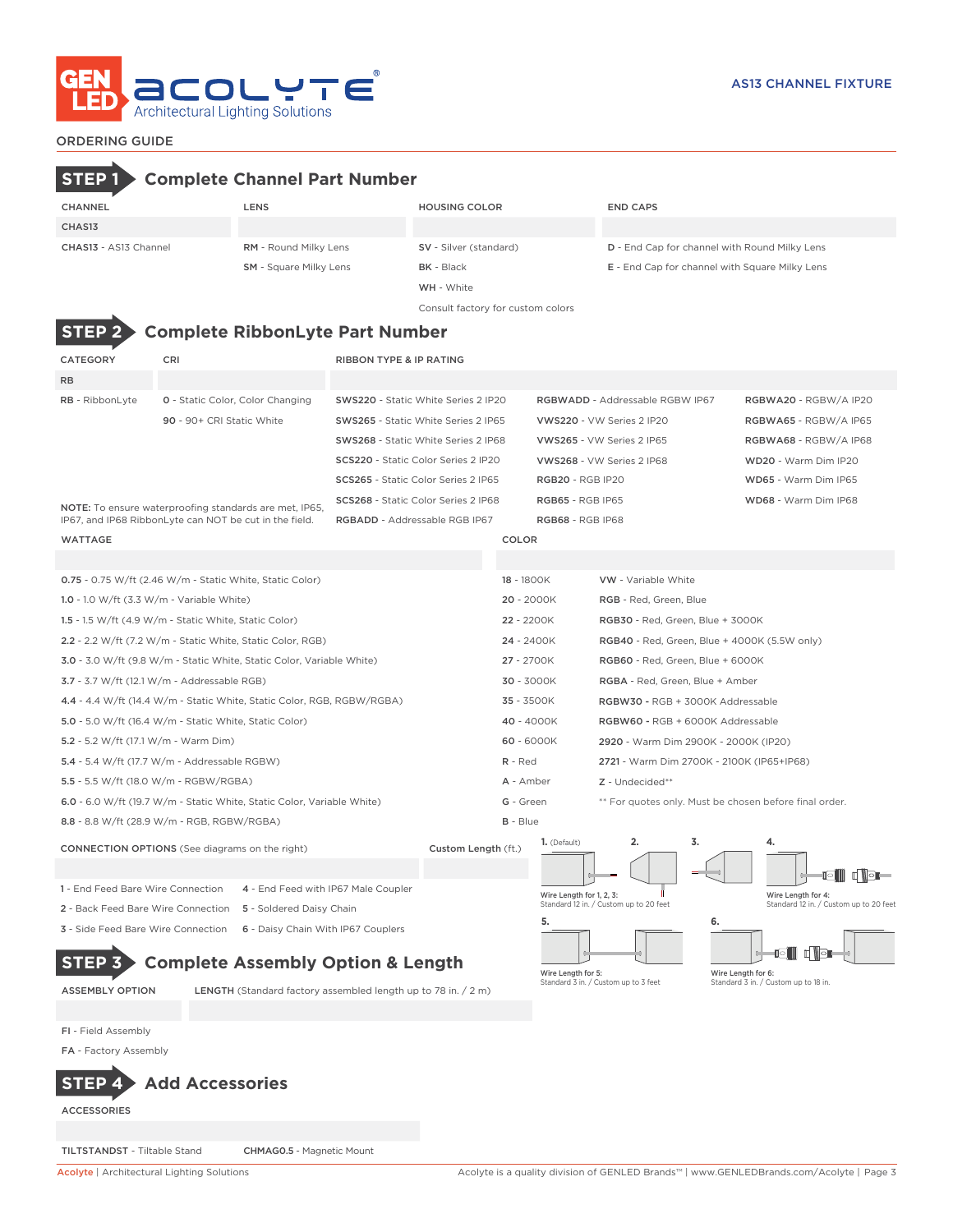

# RIBBONLYTE SPECIFICATIONS & COMPATIBILITY

| Available<br>Wattage                               | Cuttable<br>Length               | LED<br>Pitch                 | Color<br>Temp.                                                                | Im/W<br>without<br>Lens                                       | <b>Delivered Lumens</b><br>with Round Milky Lens<br>(lm/ft / lm/m)                                                         | <b>Delivered Lumens</b><br>with Square Milky Lens<br>(lm/ft / lm/m)                                                        | Max<br>Length                                                       | Compatible<br>with Channel<br>IP20<br><b>IP65</b><br><b>IP68</b> |              |              |  |
|----------------------------------------------------|----------------------------------|------------------------------|-------------------------------------------------------------------------------|---------------------------------------------------------------|----------------------------------------------------------------------------------------------------------------------------|----------------------------------------------------------------------------------------------------------------------------|---------------------------------------------------------------------|------------------------------------------------------------------|--------------|--------------|--|
| 0.75<br><b>Static White</b><br>Series <sub>2</sub> | 1.97 in.<br>$(50$ mm $)$         | 48 LEDs/ft<br>(160 LEDs/m)   | 1800K<br>2000K<br>2200K<br>2400K<br>2700K<br>3000K<br>3500K<br>4000K<br>6000K | 84<br>99<br>109<br>113<br>123<br>123<br>130<br>134<br>131     | 47/155<br>56 / 183<br>61 / 201<br>64 / 209<br>69 / 227<br>69 / 227<br>73 / 240<br>75 / 247<br>74 / 242                     | 47 / 155<br>56 / 183<br>61 / 201<br>64 / 209<br>69 / 227<br>69 / 227<br>73 / 240<br>75 / 247<br>74 / 242                   | IP20:<br>49 ft<br>(15 m)<br>IP65/IP68:<br>32.8 ft<br>(10 m)         | $\checkmark$                                                     | ✓            | ✓            |  |
| 1.5<br><b>Static White</b><br>Series 2             | 1.97 in.<br>$(50$ mm $)$         | 48 LEDs/ft<br>$(160$ LEDs/m) | 1800K<br>2000K<br>2200K<br>2400K<br>2700K<br>3000K<br>3500K<br>4000K<br>6000K | 84<br>98<br>109<br>113<br>123<br>123<br>129<br>134<br>131     | 95 / 310<br>110 / 362<br>123 / 402<br>127 / 417<br>138 / 454<br>138 / 454<br>145 / 476<br>151 / 495<br>147 / 484           | 95 / 310<br>110 / 362<br>123/402<br>127 / 417<br>138 / 454<br>138 / 454<br>145/476<br>151 / 495<br>147/484                 | IP20:<br>49 ft<br>(15 m)<br>IP65/IP68:<br>32.8 ft<br>(10 m)         | $\checkmark$                                                     | $\checkmark$ | $\checkmark$ |  |
| 2.2<br><b>Static White</b><br>Series 2             | 1.97 in.<br>$(50$ mm $)$         | 48 LEDs/ft<br>(160 LEDs/m)   | 1800K<br>2000K<br>2200K<br>2400K<br>2700K<br>3000K<br>3500K<br>4000K<br>6000K | 83<br>96<br>106<br>111<br>120<br>122<br>127<br>133<br>128     | 137 / 449<br>158 / 520<br>175/574<br>183 / 601<br>198 / 650<br>201/660<br>210 / 687<br>219 / 720<br>211 / 693              | 137 / 449<br>158 / 520<br>175 / 574<br>183 / 601<br>198 / 650<br>201/660<br>210 / 687<br>219 / 720<br>211 / 693            | IP20:<br>42 ft<br>(12.8 m)<br>IP65/IP68:<br>32.8 ft<br>(10 m)       | $\checkmark$                                                     |              | ✓            |  |
| 3.0<br><b>Static White</b><br>Series 2             | 1.97 in.<br>$(50$ mm $)$         | 48 LEDs/ft<br>(160 LEDs/m)   | 1800K<br>2000K<br>2200K<br>2400K<br>2700K<br>3000K<br>3500K<br>4000K<br>6000K | 84<br>98<br>108<br>109.8<br>122.9<br>130<br>133<br>133<br>128 | 189 / 620<br>221 / 723<br>243 / 797<br>247 / 811<br>277 / 907<br>293 / 960<br>299 / 982<br>299 / 982<br>288 / 945          | 189 / 620<br>221 / 723<br>243 / 797<br>247/811<br>277 / 907<br>293 / 960<br>299 / 982<br>299 / 982<br>288 / 945            | IP20:<br>36 ft<br>(11 m)<br>IP65/IP68:<br>32.8 ft<br>(10 m)         | $\checkmark$                                                     | $\checkmark$ | $\checkmark$ |  |
| 4.4<br><b>Static White</b><br>Series 2             | 1.97 in.<br>$(50$ mm $)$         | 48 LEDs/ft<br>(160 LEDs/m)   | 1800K<br>2000K<br>2200K<br>2400K<br>2700K<br>3000K<br>3500K<br>4000K<br>6000K | 81<br>95<br>105<br>109<br>122<br>129<br>132<br>132<br>126     | 267 / 877<br>314 / 1029<br>347 / 1137<br>360 / 1180<br>403 / 1321<br>426 / 1397<br>436 / 1429<br>436 / 1429<br>416 / 1364  | 267 / 877<br>314 / 1029<br>347 / 1137<br>360 / 1180<br>403 / 1321<br>426 / 1397<br>436 / 1429<br>436 / 1429<br>416 / 1364  | 28 ft 4 in.<br>(8.64 m)                                             | ✓                                                                | ✓            | $\checkmark$ |  |
| 5.0<br><b>Static White</b><br>Series 2             | 1.4 in.<br>$(35.7 \, \text{mm})$ | 68 LEDs/ft<br>(224 LEDs/m)   | 1800K<br>2000K<br>2200K<br>2400K<br>2700K<br>3000K<br>3500K<br>4000K<br>6000K | 83<br>98<br>107<br>110<br>123<br>130<br>133<br>133<br>127     | 311 / 1021<br>368 / 1206<br>401 / 1316<br>412 / 1351<br>461 / 1512<br>488 / 1599<br>499 / 1636<br>499 / 1636<br>476 / 1562 | 311 / 1021<br>368 / 1206<br>401 / 1316<br>412 / 1351<br>461 / 1512<br>488 / 1599<br>499 / 1636<br>499 / 1636<br>476 / 1562 | IP20:<br>33 ft 4 in.<br>(10.1 m)<br>IP65/IP68:<br>32.8 ft<br>(10 m) | $\checkmark$                                                     |              | $\checkmark$ |  |

Acolyte | Architectural Lighting Solutions Acolyte is a quality division of GENLED Brands™ | www.GENLEDBrands.com/Acolyte | Page 4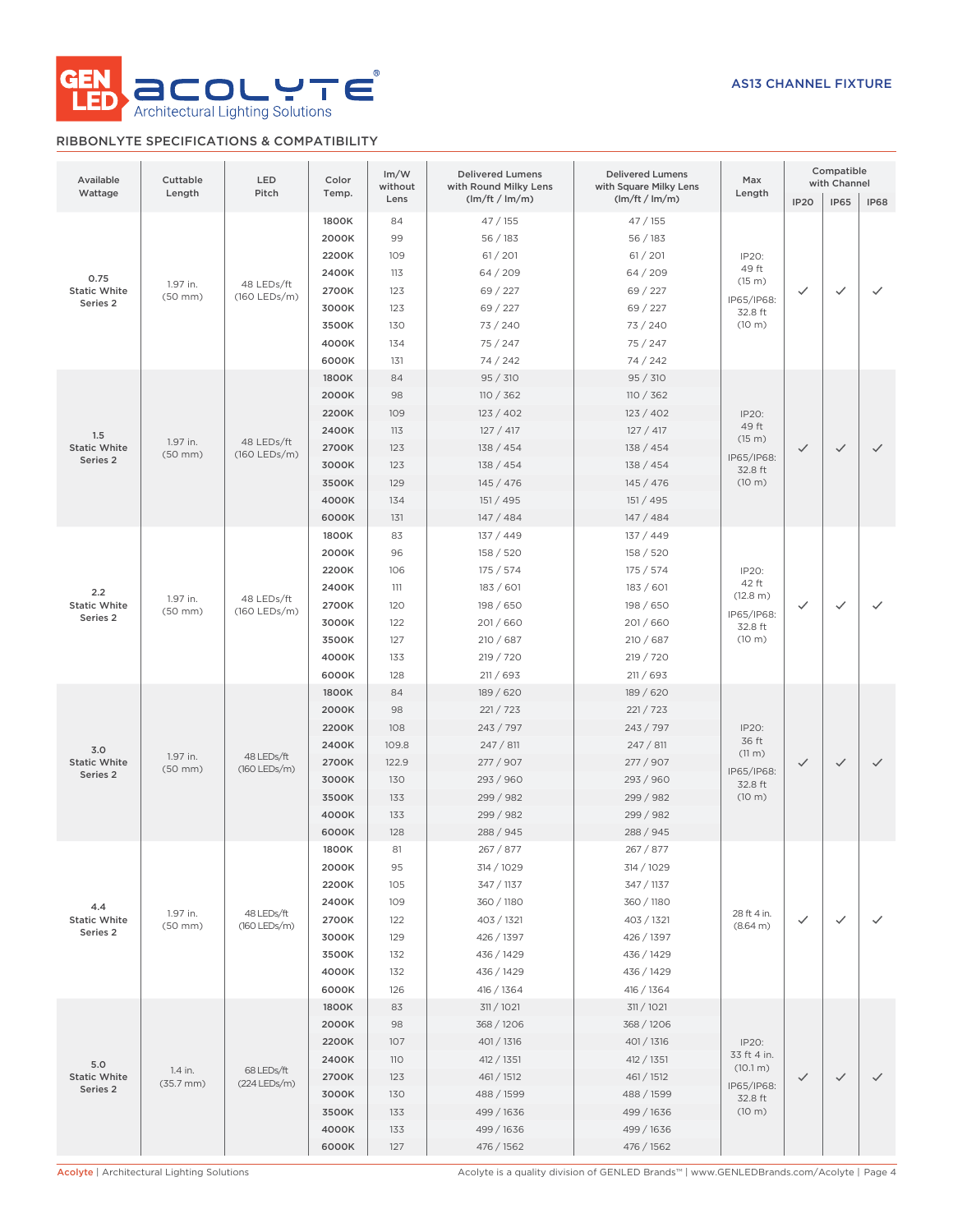

# RIBBONLYTE SPECIFICATIONS & COMPATIBILITY

| Available<br>Wattages                      | Cuttable<br>Length        | LED<br>Pitch                  | Color<br>Temp.              | Im/W<br>without<br>Lens | <b>Delivered Lumens</b><br>with Round Milky Lens<br>(lm/ft / lm/m) | <b>Delivered Lumens</b><br>with Square Milky Lens<br>(lm/ft / lm/m) | Max<br>Length             | <b>IP20</b>  | Compatible<br>with Channel<br><b>IP65</b> | <b>IP68</b>  |
|--------------------------------------------|---------------------------|-------------------------------|-----------------------------|-------------------------|--------------------------------------------------------------------|---------------------------------------------------------------------|---------------------------|--------------|-------------------------------------------|--------------|
|                                            |                           |                               | 1800K<br>2000K              | 82<br>95                | 369 / 1211<br>428 / 1403                                           | 369 / 1211<br>428 / 1403                                            |                           |              |                                           |              |
|                                            |                           |                               | 2200K                       | 106                     | 477 / 1565                                                         | 477 / 1565                                                          |                           |              |                                           |              |
| 6.0                                        |                           | 68 LEDs/ft<br>(224 LEDs/m)    | 2400K                       | 109                     | 491 / 1609                                                         | 491 / 1609                                                          |                           |              |                                           |              |
| <b>Static White</b>                        | 1.4 in.<br>$(35.7$ mm $)$ |                               | 2700K                       | 122                     | 549 / 1801                                                         | 549 / 1801                                                          | 28 ft<br>(8.5 m)          | $\checkmark$ | $\checkmark$                              | $\checkmark$ |
| Series <sub>2</sub>                        |                           |                               | 3000K                       | 129                     | 581 / 1905                                                         | 581 / 1905                                                          |                           |              |                                           |              |
|                                            |                           |                               | 3500K                       | 132                     | 594 / 1949                                                         | 594 / 1949                                                          |                           |              |                                           |              |
|                                            |                           |                               | 4000K                       | 132                     | 594 / 1949                                                         | 594 / 1949                                                          |                           |              |                                           |              |
|                                            |                           |                               | 6000K                       | 126                     | 567 / 1860                                                         | 567 / 1860                                                          |                           |              |                                           |              |
|                                            |                           |                               | Red                         | 41                      | 23/76                                                              | 23/76                                                               | IP20:<br>49 ft            |              |                                           |              |
| 0.75<br><b>Static Color</b>                | 1.97 in.                  | 48 LEDs/ft                    | Green                       | 175                     | 98 / 323                                                           | 98 / 323                                                            | (15 m)                    |              |                                           |              |
| Series <sub>2</sub>                        | $(50$ mm $)$              | (160 LEDs/m)                  | Blue                        | 19                      | 11 / 35                                                            | 11 / 35                                                             | IP65/<br>IP68:            | $\checkmark$ | $\checkmark$                              | $\checkmark$ |
|                                            |                           |                               | Amber                       | 34                      | 19/63                                                              | 19/63                                                               | 32.8 ft<br>(10 m)         |              |                                           |              |
|                                            |                           |                               | Red                         | 42                      | 47/155                                                             | 47/155                                                              | IP20:                     |              |                                           |              |
| 1.5                                        | 1.97 in.                  | 48 LEDs/ft                    | Green                       | 160                     | 180 / 591                                                          | 180 / 591                                                           | 49 ft<br>(15 m)           |              |                                           |              |
| <b>Static Color</b><br>Series <sub>2</sub> | $(50$ mm $)$              | (160 LEDs/m)                  | Blue                        | 18                      | 20/66                                                              | 20/66                                                               | IP65/<br>IP68:            | $\checkmark$ | $\checkmark$                              | ✓            |
|                                            |                           |                               | Amber                       | 34                      | 38 / 125                                                           | 38 / 125                                                            | 32.8 ft<br>(10 m)         |              |                                           |              |
|                                            | 1.97 in.<br>$(50$ mm $)$  | 48 LEDs/ft<br>(160 LEDs/m)    | Red                         | 42                      | 69 / 227                                                           | 69 / 227                                                            | IP20:                     |              |                                           |              |
| 2.2<br><b>Static Color</b><br>Series 2     |                           |                               | Green                       | 145                     | 239 / 785                                                          | 239 / 785                                                           | 42 ft<br>(12.8 m)         |              |                                           | $\checkmark$ |
|                                            |                           |                               | Blue                        | 18                      | 30/97                                                              | 30/97                                                               | IP65/<br>IP68:<br>32.8 ft | $\checkmark$ | $\checkmark$                              |              |
|                                            |                           |                               | Amber                       | 34                      | 56/184                                                             | 56/184                                                              |                           |              |                                           |              |
|                                            |                           |                               | Red                         | 40                      | 90 / 295                                                           | 90 / 295                                                            | (10 m)                    |              |                                           |              |
| 3.0<br><b>Static Color</b>                 | 1.97 in.<br>$(50$ mm $)$  | 48 LEDs/ft<br>(160 LEDs/m)    | Green                       | 127                     | 286 / 937                                                          | 286 / 937                                                           | 32.8 ft<br>(10 m)         |              | $\checkmark$                              |              |
|                                            |                           |                               | Blue                        | 25                      | 56 / 185                                                           | 56/185                                                              |                           | $\checkmark$ |                                           | ✓            |
| Series <sub>2</sub>                        |                           |                               | Amber                       | 29                      | 65 / 214                                                           | 65 / 214                                                            |                           |              |                                           |              |
|                                            |                           |                               | Red                         | 38                      | 125 / 411                                                          | 125 / 411                                                           |                           |              |                                           |              |
| 4.4                                        | 1.97 in.                  | 48 LEDs/ft                    | Green                       | 117                     | 386 / 1267                                                         | 386 / 1267                                                          |                           |              |                                           |              |
| <b>Static Color</b><br>Series 2            | $(50$ mm $)$              | (160 LEDs/m)                  | Blue                        | 24                      | 79 / 260                                                           | 79 / 260                                                            | 29 ft<br>(8.8 m)          | $\checkmark$ | $\checkmark$                              | $\checkmark$ |
|                                            |                           |                               | Amber                       | 25                      | 83 / 271                                                           | 83 / 271                                                            |                           |              |                                           |              |
|                                            |                           |                               | Red                         | 37                      | 139 / 455                                                          | 139 / 455                                                           |                           |              |                                           |              |
| 5.0                                        | 1.4 in.                   | 68 LEDs/ft                    | Green                       | 116                     | 435 / 1427                                                         | 435 / 1427                                                          | 30 ft                     |              |                                           | $\checkmark$ |
| <b>Static Color</b><br>Series 2            | $(35.7$ mm $)$            | (224 LEDs/m)                  | Blue                        | 24                      | 90 / 295                                                           | 90 / 295                                                            | (9.14 m)                  | $\checkmark$ | $\checkmark$                              |              |
|                                            |                           |                               | Amber                       | 26                      | 98 / 320                                                           | 98 / 320                                                            |                           |              |                                           |              |
|                                            |                           |                               | Red                         | 37                      | 167 / 546                                                          | 167 / 546                                                           |                           |              |                                           |              |
| 6.0                                        | 1.4 in.                   | 68 LEDs/ft                    | Green                       | 113                     | 509 / 1668                                                         | 509/1668                                                            | 28 ft                     |              |                                           |              |
| <b>Static Color</b><br>Series 2            | $(35.7$ mm $)$            | (224 LEDs/m)                  | Blue                        | 23                      | 104 / 340                                                          | 104 / 340                                                           | (8.5 m)                   | $\checkmark$ | $\checkmark$                              | $\checkmark$ |
|                                            |                           |                               | Amber                       | 24                      | 108 / 354                                                          | 108 / 354                                                           |                           |              |                                           |              |
| 1.0<br>Variable White<br>Series 2          | 1.97 in.<br>(50 mm)       | 42 LEDs/ft (140<br>LEDs/m)    | 2000K<br>$+$<br>6500K       | 85                      | 64 / 209                                                           | 64/209                                                              | 32.8 ft<br>(10 m)         | $\checkmark$ | $\checkmark$                              | $\checkmark$ |
| 3.0<br>Variable White<br>Series 2          | 1.97 in.<br>(50 mm)       | 42 LEDs/ft (140<br>LEDs/m)    | 2000K<br>$+$<br>6500K       | 80                      | 180 / 591                                                          | 180 / 591                                                           | 32.8 ft<br>(10 m)         | $\checkmark$ | $\checkmark$                              | $\checkmark$ |
| 6.0<br>Variable White<br>Series 2          | 1.97 in.<br>(50 mm)       | 42 LEDs/ft (140<br>$LEDs/m$ ) | 2000K<br>$\ddot{}$<br>6500K | 75                      | 337.5 / 1107                                                       | 337.5 / 1107                                                        | 32.8 ft<br>(10 m)         | $\checkmark$ | ✓                                         | ✓            |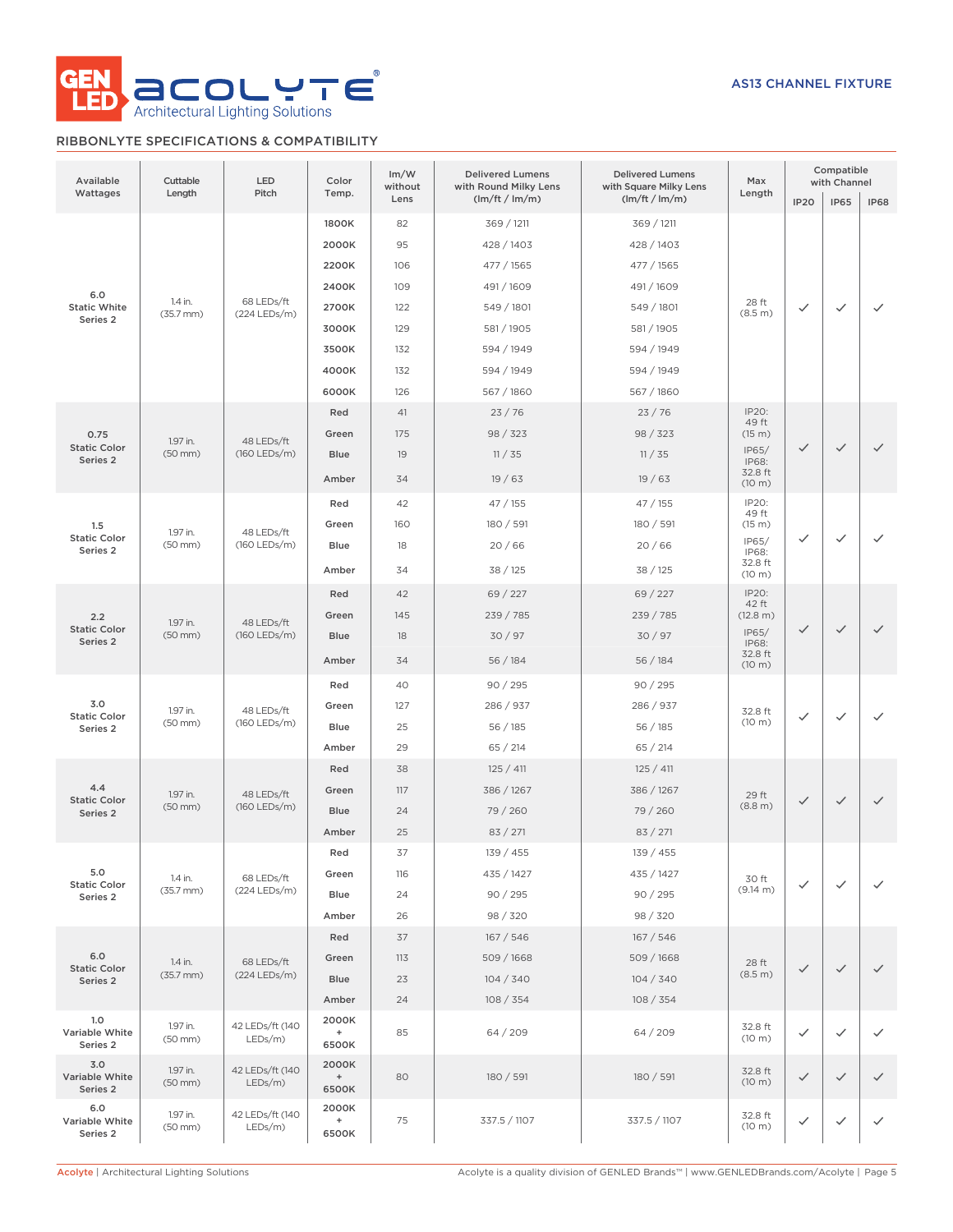

# RIBBONLYTE SPECIFICATIONS & COMPATIBILITY

| Available          | Cuttable                 | LED<br>Pitch                |                           | Im/W<br>without | <b>Delivered Lumens</b><br>with Round Milky Lens | <b>Delivered Lumens</b><br>with Square Milky Lens | Max                                | Compatible<br>with Channel |              |              |
|--------------------|--------------------------|-----------------------------|---------------------------|-----------------|--------------------------------------------------|---------------------------------------------------|------------------------------------|----------------------------|--------------|--------------|
| Wattages           | Length                   |                             | Temp.                     | Lens            | (lm/ft / lm/m)                                   | (lm/ft / lm/m)                                    | Length                             | <b>IP20</b>                | <b>IP65</b>  | <b>IP68</b>  |
| 2.2<br><b>RGB</b>  | 6.55 in. (166.4<br>mm)   | 9 LEDs/ft<br>$(30$ LEDs/m)  | <b>RGB</b>                | 37              | 61 / 200                                         | 61 / 200                                          | 19 ft 7.9 in.<br>(6 <sub>m</sub> ) | $\checkmark$               | $\checkmark$ | $\checkmark$ |
| 4.4<br><b>RGB</b>  | 3.94 in.<br>(100 mm)     | 18 LEDs/ft<br>(60 LEDs/m)   | <b>RGB</b>                | 37              | 61 / 200                                         | 61/200                                            | 19 ft 7.9 in.<br>(6 <sub>m</sub> ) | $\checkmark$               | $\checkmark$ | $\checkmark$ |
| 8.8<br><b>RGB</b>  | 1.97 in.<br>$(50$ mm $)$ | 18 LEDs/ft<br>(60 LEDs/m)   | <b>RGB</b>                | 37              | 244 / 801                                        | 244 / 801                                         | 19 ft 7.9 in.<br>(6 <sub>m</sub> ) | $\checkmark$               | $\checkmark$ | $\checkmark$ |
| 4.4<br><b>RGBW</b> | 6.55 in. (166.4<br>mm)   | 18 LEDs/ft<br>$(60$ LEDs/m) | <b>RGBW</b>               | 65              | 215 / 704                                        | 215 / 704                                         | 19 ft 7.9 in.<br>(6 <sub>m</sub> ) | $\checkmark$               | $\checkmark$ | $\checkmark$ |
| 4.4<br><b>RGBA</b> | 6.55 in. (166.4)<br>mm)  | 18 LEDs/ft<br>$(60$ LEDs/m) | <b>RGBA</b>               | 33              | 109 / 357                                        | 109 / 357                                         | 19 ft 7.9 in.<br>(6 <sub>m</sub> ) | $\checkmark$               | $\checkmark$ | $\checkmark$ |
| 5.5<br>4-in-1 RGBW | 3.94 in.<br>(100 mm)     | 18 LEDs/ft<br>$(60$ LEDs/m) | <b>RGBW</b>               | 51              | 210 / 690                                        | 210 / 690                                         | 19 ft 7.9 in.<br>(6 <sub>m</sub> ) | $\checkmark$               | $\checkmark$ | $\checkmark$ |
| 5.5<br>4-in-1 RGBA | 3.94 in.<br>(100 mm)     | 18 LEDs/ft<br>$(60$ LEDs/m) | <b>RGBA</b>               | 27              | 111 / 365                                        | 111 / 365                                         | 19 ft 7.9 in.<br>(6 <sub>m</sub> ) | $\checkmark$               | $\checkmark$ | $\checkmark$ |
| 8.8<br><b>RGBW</b> | 3.94 in.<br>(100 mm)     | 36 LEDs/ft<br>(120 LEDs/m)  | <b>RGBW</b>               | 61              | 403 / 1321                                       | 403 / 1321                                        | 19 ft 7.9 in.<br>(6 <sub>m</sub> ) | $\checkmark$               | $\checkmark$ | $\checkmark$ |
| 8.8<br><b>RGBA</b> | 3.94 in.<br>(100 mm)     | 36 LEDs/ft<br>(120 LEDs/m)  | <b>RGBA</b>               | 22              | 145 / 476                                        | 145 / 476                                         | 19 ft 7.9 in.<br>(6 <sub>m</sub> ) | $\checkmark$               | $\checkmark$ | $\checkmark$ |
|                    |                          |                             | Red                       | 6.2             | 17/56                                            | 17/56                                             |                                    |                            |              |              |
| <b>RGB</b>         | 3.94 in.                 | 18 LEDs/ft                  | Green                     | 15.2            | 42 / 138                                         | 42/138                                            | 16 ft 5 in.                        | N/A                        | N/A          | $\checkmark$ |
| Addressable        | (100 mm)                 | (60 LEDs/m)                 | Blue                      | 3.7             | 17/56                                            | 17/56                                             | (5 <sub>m</sub> )                  |                            |              | <b>IP67</b>  |
|                    |                          |                             | All                       | 29.7            | 82 / 270                                         | 82 / 270                                          |                                    |                            |              |              |
|                    |                          |                             | Red                       | 20.3            | 82 / 270                                         | 82 / 270                                          |                                    |                            |              |              |
| <b>RGBW</b>        | 3.94 in.                 | 18 LEDs/ft                  | Green                     | 51.3            | 208 / 682                                        | 208 / 682                                         | 16 ft 5 in.                        |                            |              | $\checkmark$ |
| Addressable        | $(100$ mm $)$            | $(60$ LEDs/m)               | Blue<br>White             | 10.8<br>51.3    | 44 / 144<br>208 / 682                            | 44 / 144<br>208/682                               | (5 <sub>m</sub> )                  | N/A                        | N/A          | <b>IP67</b>  |
|                    |                          |                             | All                       | 167.4           | 678 / 2224                                       | 678 / 2224                                        |                                    |                            |              |              |
| 5.2<br>Warm Dim    | 3.94 in.<br>(100 mm)     | 36 LEDs/ft<br>(120 LEDs/m)  | <b>WARM</b><br><b>DIM</b> | 55              | 215 / 704                                        | 215 / 704                                         | 16 ft 4 in.<br>(5 <sub>m</sub> )   | $\checkmark$               | $\checkmark$ | $\checkmark$ |

# DIODE VISIBILITY CHART (Data below applies to installations with Milky lens only)





**RibbonLyte Color Changing RibbonLyte**

**Static White & Static Color**

| . <u>.</u>                         |                                    |                                                |                                                |                                    |                                    |                                    |                                    |                                    |                                    |                                                |                                |
|------------------------------------|------------------------------------|------------------------------------------------|------------------------------------------------|------------------------------------|------------------------------------|------------------------------------|------------------------------------|------------------------------------|------------------------------------|------------------------------------------------|--------------------------------|
| 0.75/1.5/2.2                       | 3.0/4.4                            | 5.0/6.0                                        | 2.2<br><b>RGB</b>                              | 4.4<br><b>RGB</b>                  | 8.8<br><b>RGB</b>                  | 4.4<br>RGBW/A                      | 5.5<br>$4$ -in-1<br>RGBW/A         | 8.8<br>RGBW/A                      | Warm<br>Dim                        | Variable<br>White                              | <b>RGB/RGBW</b><br>Addressable |
| IP20<br><b>IP65</b><br><b>IP68</b> | IP2O<br><b>IP65</b><br><b>IP68</b> | IP <sub>20</sub><br><b>IP65</b><br><b>IP68</b> | IP <sub>20</sub><br><b>IP65</b><br><b>IP68</b> | IP2O<br><b>IP65</b><br><b>IP68</b> | IP2O<br><b>IP65</b><br><b>IP68</b> | IP2O<br><b>IP65</b><br><b>IP68</b> | IP2O<br><b>IP65</b><br><b>IP68</b> | IP2O<br><b>IP65</b><br><b>IP68</b> | IP2O<br><b>IP65</b><br><b>IP68</b> | IP <sub>20</sub><br><b>IP65</b><br><b>IP68</b> | <b>IP67</b>                    |
| N                                  | N                                  |                                                | N                                              | N                                  | N                                  | N                                  |                                    | N                                  |                                    |                                                | N                              |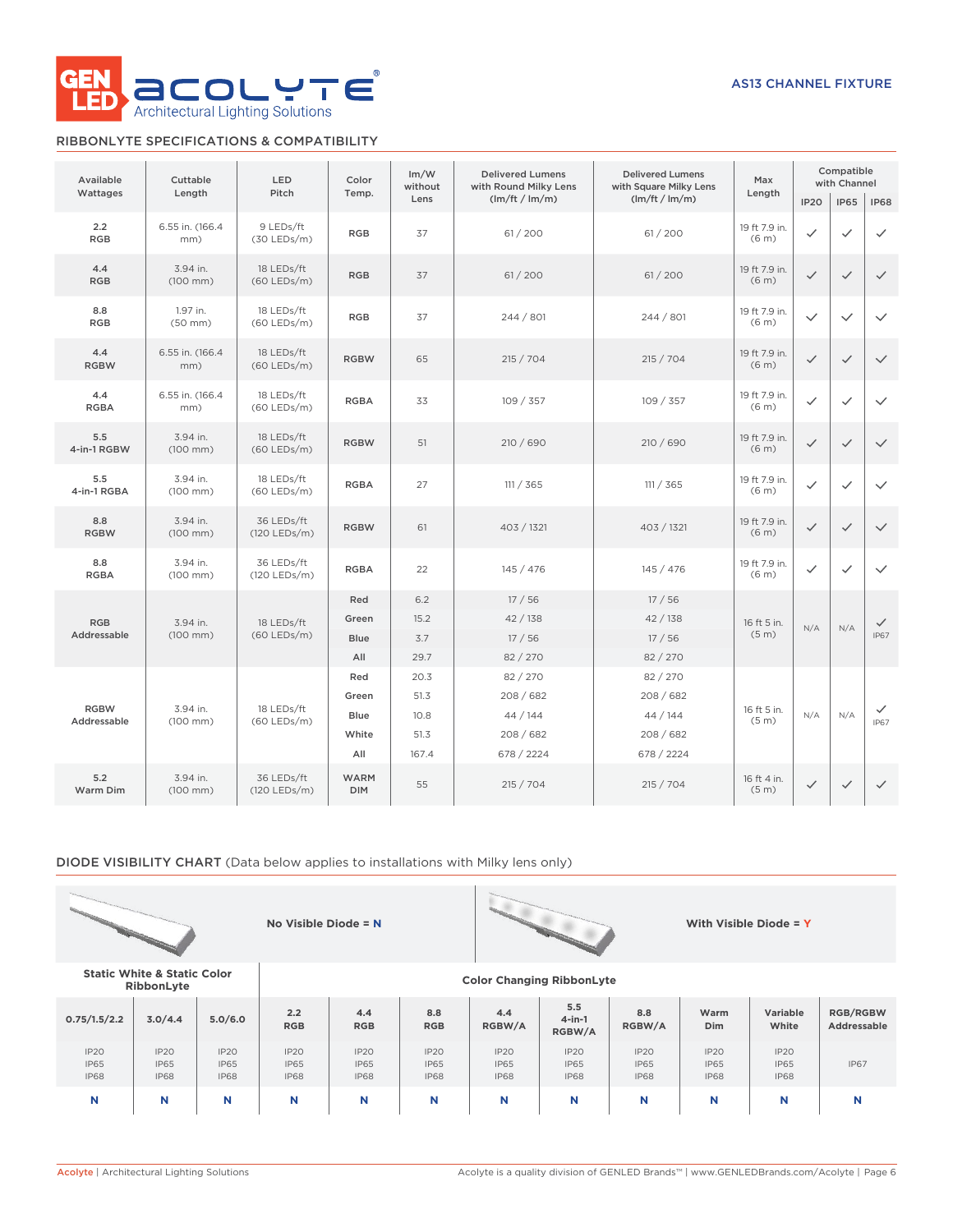

# AVAILABLE DRIVERS

### NON-DIMMING ELECTRONIC DRIVERS LUTRON HI-LUME DRIVERS



30W, 60W, 96W Non-Dimming Electronic Class 2 Drivers

Part No.: • DRVW2430 (30 Watt) • DRVW2460 (60 Watt)

• DRVW2496 (96 Watt)

Output Voltage: 24 V Voltage Range: 120-277 VAC IP Rating: Dry or Damp UL Listed





60W, 96W, 150W, 300W ELV/MLV Dimmable Drivers

Part No.:

- DRVW2460ELVMLV (60 Watt)
- DRVW2496ELVMLV (96 Watt)
- DRVW24150ELVMLV (150 Watt)
- DRVW24300ELVMLV (300 Watt)

Line Voltage Dimmable Drivers Output Voltage: 24 V Voltage Range: 100-277 VAC IP Rating: IP67 Dimmable UL, CE, and CSA Listed



240W, 320W Non-Dimming Electronic Drivers

Part No.: • DRVW24240 (240 Watt) • DRVW24320 (320 Watt)

Output Voltage: 24 V Voltage Range: 90-305 VAC IP Rating: Dry or Damp UL Recognized



40W Lutron Hi-Lume 1% Dimming Class 2 Drivers

Part No.: • DRVLUT24403W (40 Watt, 3-wire) • DRVLUT24402W (40 Watt, 2-wire)

Output Voltage: 24 V Voltage Range: 120-277 VAC (3-wire model) or 120V (2-wire model) IP Rating: Dry or Damp Dimmable using 2-wire forward phase, 3-wire+G or digital EcoSystem UL Listed



### LUTRON Skylark Contour Dimmer

Part No.: TRIDIMSKY Width: 2.94 in (75 mm) Length: 4.69 in (120 mm) Depth: 0.30 in (7.6 mm)

- Single pole and 3-way versions
- Compatible with Acolyte MLV drivers
- Slide adjusts brightness and On/Off control
- 30 mA max control current
- Available in white finish



### LUTRON NOVA-T Dimmer

Part No.: TRIDIMNOVA Width: 2.75 in (70 mm) Length: 4.56 in (116 mm) Depth: 0.30 in (7.6 mm)

- Slide adjusts brightness and On/Off control
- 30 mA max control current
- Available in white finish



### LUTRON DIVA Dimmer

Part No.: TRIDIMDIVA (With Locator Light) TRIDIMDIVAL Width: 2.94 in (75 mm) Length: 4.69 in (120 mm) Depth: 0.30 in (7.6 mm)

- Large paddle switch with a captive linear-slide dimmer
- 30 mA max control current
- Available in white finish
- Available with locator light which glows green when the switch is off

Note: For more options, please reference the Optional Dimmer List on Acolyte product website page.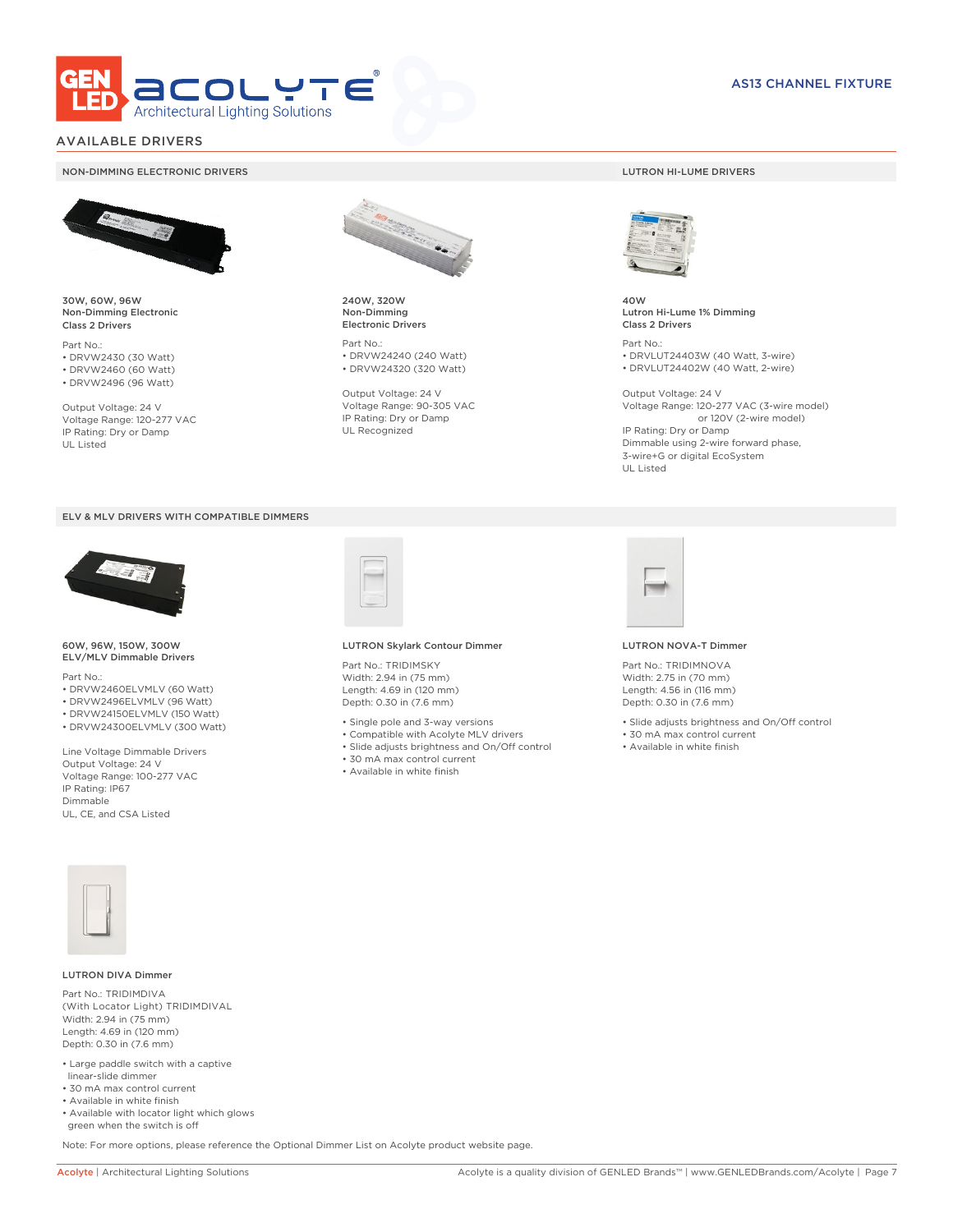

# AVAILABLE DRIVERS / CONTROLLERS AND DIMMING OPTIONS / WIRE GAUGE CHART

### 0-10V DRIVERS AND DIMMERS **DIMMING MODULE**



0-10V Dimmable Waterproof Drivers

96W Part No.: DRVW249610P 288W Part No.: DRVW2428810P Output Voltage: 24 V (+/- 0.5V) Voltage Range: 100-277 VAC Environmental Rating: UL Wet Location UL Listed



# LUTRON DIVA Dimmer

Part No.: LVDIMDIVA Width: 2.94 in (75 mm) Length: 4.69 in (120 mm) Depth: 0.30 in (7.6 mm)

- Compatible with 0-10 V Dimming Module
- Large paddle switch with a captive
- linear-slide dimmer
- 30 mA max control current
- Available in white finish

### DMX CONTROLLER AND PART NUMBER - FOR COLOR CHANGING VERSIONS



GLASS TOUCH WALL CONTROLLER Part Number: AWCRGBWW AWCVWW



4 CHANNEL WATERPROOF DMX INTERFACE Part Number: DMXINFWLCD4



1 ZONE WALL CONTROLLER Part Number: DMXCTRLG



5 CHANNEL DMX INTERFACE Part Number: DMXINFLCD5



### LUTRON NOVA-T Dimmer

Part No.: LVDIMNOVA Width: 2.75 in (70 mm) Length: 4.56 in (116 mm) Depth: 0.30 in (7.6 mm)

- Compatible with 0-10 V Dimming Module
- Slide adjusts brightness and On/Off control
- 30 mA max control current • Available in white finish
	-



### Variable White Dimming Module

Part No.: VWDIMMOD

• 1 dimming module required per 30 ft (9.1 m) • This product is only compatible with Variable White RibbonLyte, not Variable White Amber or Variable White Red. Works with any 0-10V dimmers to provide CCT change with one dimmer and brightness change with the other.

Note: Max length before additional power is introduced



5 ZONE WALL CONTROLLER Part Number: DMXCTRL



DMX OPTO SPLITTER Part Number: DMXOS8



10 ZONE WALL CONTROLLER Part Number: DMXCTRLD

DRIVER AND RIBBONLYTE AT FULL LOAD Wattages 30 | 60 | 96 | 150 | 200 | 240 | 300 | 320 Wire Gauge Feet Meters Feet Meters Feet Meters Feet Meters Feet Meters Feet Meters Feet Meters Feet Meters 24 AWG | 14 | 4.27 | 9 | 2.74 | 5.5 | 1.68 | 3.75 | 1.14 | 2.75 | 0.84 | 2.25 | 0.69 | 1.75 | 0.53 | 1.75 | 0.53 22 AWG | 22 | 6.71 | 14 | 4.27 | 9 | 2.74 | 5.75 | 1.75 | 4.5 | 1.37 | 3.5 | 1.07 | 2.75 | 0.84 | 2.75 | 0.84 20 AWG | 35 | 10.67 | 23 | 7.01 | 14 | 4.27 | 9 | 2.74 | 7 | 2.13 | 5.75 | 1.75 | 4.5 | 1.37 | 4.25 | 1.30 18 AWG | 56 | 17.07 | 37 | 11.28 | 23 | 7.01 | 15 | 4.57 | 11 | 3.35 | 9 | 2.74 | 7.5 | 2.29 | 7 | 2.13 16 AWG | 90 | 27.44 | 60 | 18.29 | 37 | 11.28 | 24 | 7.32 | 18 | 5.49 | 15 | 4.57 | 12 | 3.66 | 11 | 3.35 14 AWG | 142 | 43.29 | 95 | 28.96 | 59 | 17.99 | 38 | 11.59 | 28 | 8.54 | 23 | 7.01 | 19 | 5.79 | 17 | 5.18 12 AWG | 226 | 68.90 | 151 | 46.04 | 94 | 28.66 | 60 | 18.29 | 45 | 13.72 | 37 | 11.28 | 30 | 9.15 | 28 | 8.54 10 AWG | 360 | 109.76 | 240 | 73.17 | 150 | 45.73 | 96 | 29.27 | 72 | 21.95 | 60 | 18.29 | 48 | 14.63 | 45 | 13.72 8 AWG | 574 | 175.00 | 381 | 116.16 | 239 | 72.87 | 153 | 46.65 | 115 | 35.06 | 95 | 28.96 | 76 | 23.17 | 71 | 21.65